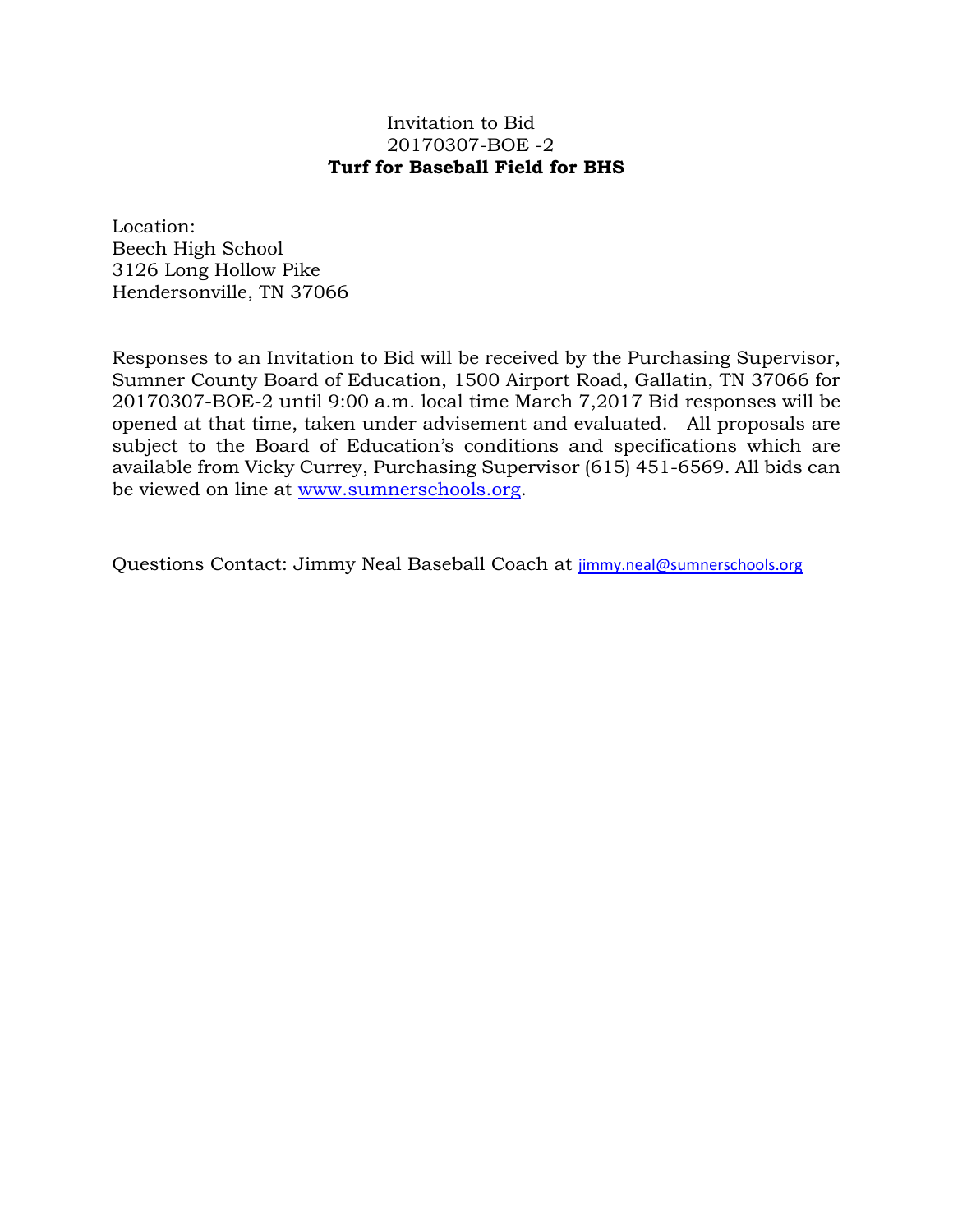#### **NOTICE TO RESPONDENTS**

Responses to an Invitation to Bid will be received by the Purchasing Supervisor in the SUPPORT SERVICE FACILITY CONFERENCE ROOM, Sumner County Board of Education, 1500 Airport Road Gallatin, TN 37066. They will be received until **9:00 A.M. Local Time Tuesday March 7,2017** for **20170307-BOE-2 Turf for Baseball Field for BHS** at which time the responses will be opened, taken under advisement and evaluated. *BIDS WILL BE POSTED ON www.sumnerschools.org*

**GENERAL REQUIREMENTS AND CONDITIONS**

-------------------------------------------------------------------------------------------------------------------------------

- 1. The Sumner County Board of Education reserves the right to accept or reject any and/or all responses in whole or in part, and to waive informalities therein.
- 2. Any responses received after the scheduled closing time for the receipt for responses will not be considered.
- 3. If a mistake is discovered after the responses are received, only the Sumner County Board of Education may allow the respondent to withdraw the entire response.
- 4. Partial payments will not be approved unless justification for such payment can be shown. Terms will be net 30 days.
- 5. Payment will not be made until the said **TURF FOR BASEBELL FIELD FOR BHS** are inspected and approved as meeting all specifications by persons appointed by the Sumner County Board of Education.
- 6. Responses submitted must be in a sealed envelope and marked on the outside as follows: **RESPONSE: TURF FOR BASEBALL FIELD FOR BHS DEADLINE: MARCH 7, 2017 @ 9:00 A.M. LOCAL TIME**
- 7. Facsimile responses will not be considered.
- 8. If a successful bidder violates any terms of their bid, the contract, school board policy or any law they may be disqualified from bidding for a period of two years for minor violations or longer for major violations. Bids from disqualified bidders will not be accepted during the period of disqualification.
- 9. Prices quoted on the response (if any) are to be considered firm and binding until the said **TURF FOR BASEBALL FIELD FOR BHS** are in the possession of the Sumner County Board of Education.
- 10. No purchase or contract is authorized or valid until the issuance of a Board Purchase Order in accordance with Board Policy. No Board Employee is authorized to purchase equipment, supplies or services prior to the issuance of such a Purchase Order.
- 11. Any deviation from these stated terms, specifications and conditions must be coordinated with and approved in writing by the Purchasing Supervisor, Vicky Currey (615) 451-6560.
- 12. All bids that exceed \$25,000 must have the Company Name, License Number, Expiration Date thereof and License Classification of Contractor listed on outside of sealed envelope. As required by State of Tennessee Code Annotated 62-6-119.
- 13. The awarded bidder will be required to post a performance and payment bond in the amount of 25% of the contract price if it exceeds \$100,000 as stated by State of Tennessee Code Annotated 12-4-201.
- 14. If the project cost in excess of \$25,000 a performance bond must be secured by the requesting party in an amount equal to the market improvement value.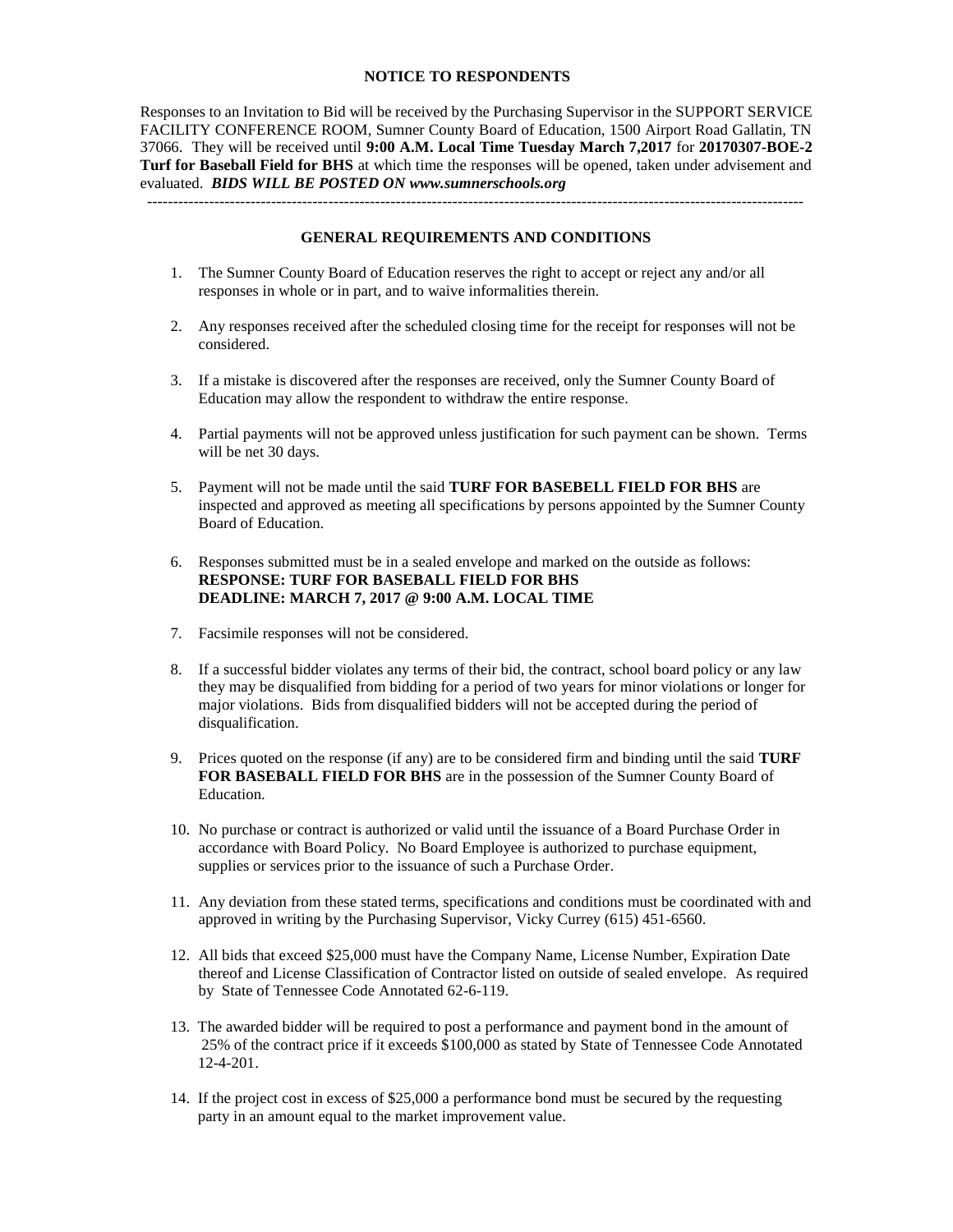## Description:

**Install 3175 sq. ft. of synthetic turf to the home plate circle and the area beside and behind home plate. The home plate circle will be brown turf and the additional area will be brown turf and the additional area will be green. The home plate circle will be a 26' wide circle with the center point being the apex of home plate. Home plate circle will require the installation of a synthetic white 4" lines for the batter's box. The green turf will cover the area behind home plate and will extend 10' down each foul line. From the 10' point, the turf will turn at a right angle toward the dugouts. The existing warning track dimensions will remain as is. A 5' logo to be located behind the home plate area, design to be determined**

# Turf Halo and Home Plate Specifications

- $\triangleright$  Roll With 5 ft.
- $\triangleright$  Roll Length 50 ft.
- $\triangleright$  Roll Area 250 sq. ft.
- $\triangleright$  Weight 13 oz. /sq. ft.
- $\triangleright$  Roll Weight 205 lbs.
- $\triangleright$  Turf Material 100% Polyethylene slit tape and thatch
- Turf Fiber Linear Density (Denier , Tape) 8,000
- $\triangleright$  Turf Fiber Linear Density (Denier, Thatch) 4,500
- $\triangleright$  Gauge Density 1/4" Fiber Pile 48oz.
- **Furf Average Pile Height**  $\frac{3}{4}$ : finished pile height
- $\triangleright$  Turf Tuft Bind Strength > 6 lbs.
- $\triangleright$  Turf Backing Proprietary backing
- Foam Material Polyethylene
- $\triangleright$  Foam Type Closed-cell cross-link
- $\triangleright$  Foam Thickness 5/8" thick high density
- $\triangleright$  Foam Density 6 lbs. /cubic ft.
- Foam Color Black
- Patented Connection System FLEXI-Connect
- $\triangleright$  Average g-Max <165
- $\triangleright$  Meets the Synthetic Turf Council Recommended Turf Performance Guide.

Location: Beech High School 3126 Long Hollow Pike Gallatin, TN 37066